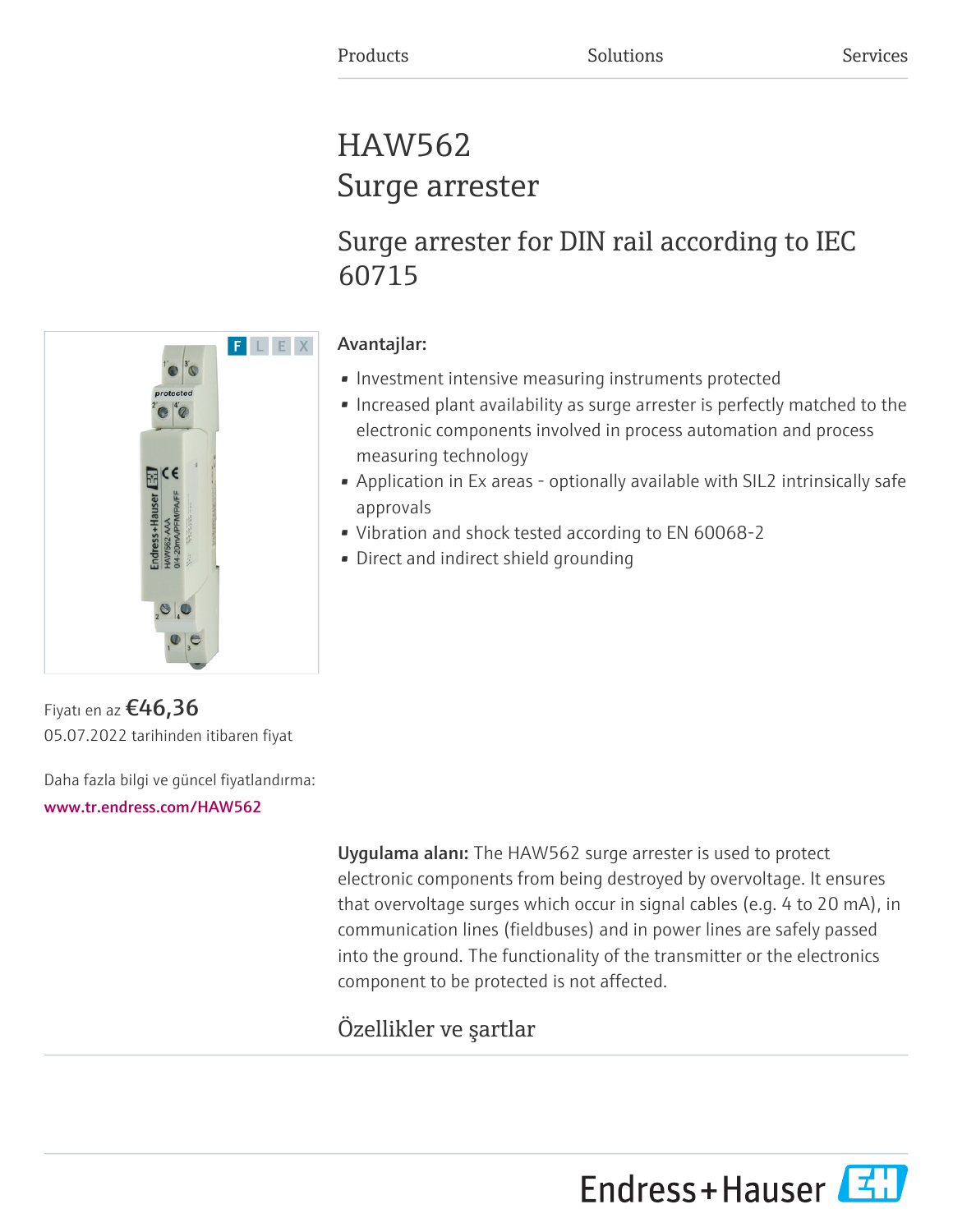#### Surge arrester Measuring principle

Surge arrester

#### Function

Surge arrester for DIN rail mounting Compact device for an easy ordering (no separation of mounting module and protection module) Flexible integration into the measuring chains of the process industry due to approvals according to ATEX & IEC, SIL2 conformity compatibility with the established fieldbusses (HART, FF, PA) Innovative grounding concept to avoid low-frequency equalizing currents – direct and indirect shield grounding possible in one device Uninterruptible operation of the plant due to an automatic resetting after the discharge process

#### **Certification**

SIL2 conformity CSA

#### Dimensions (wxhxd)

HAW562-AAA, HAW562-AAD, HAW562-AAE, HAW562-8DA: 12 x 90 x 72.5 mm (0.47" x 3.54" x 2.85") HAW562-AAB, HAW562-AAC: 18 x 90 x 73 mm (0.71" x 3.54" x 2.87")

#### Operating Voltage

24V/60V/230V/5V/12(80)V/24V

Surge arrester Measuring principle

Surge arrester

Measuring principle Surge arrester for DIN rail mounting